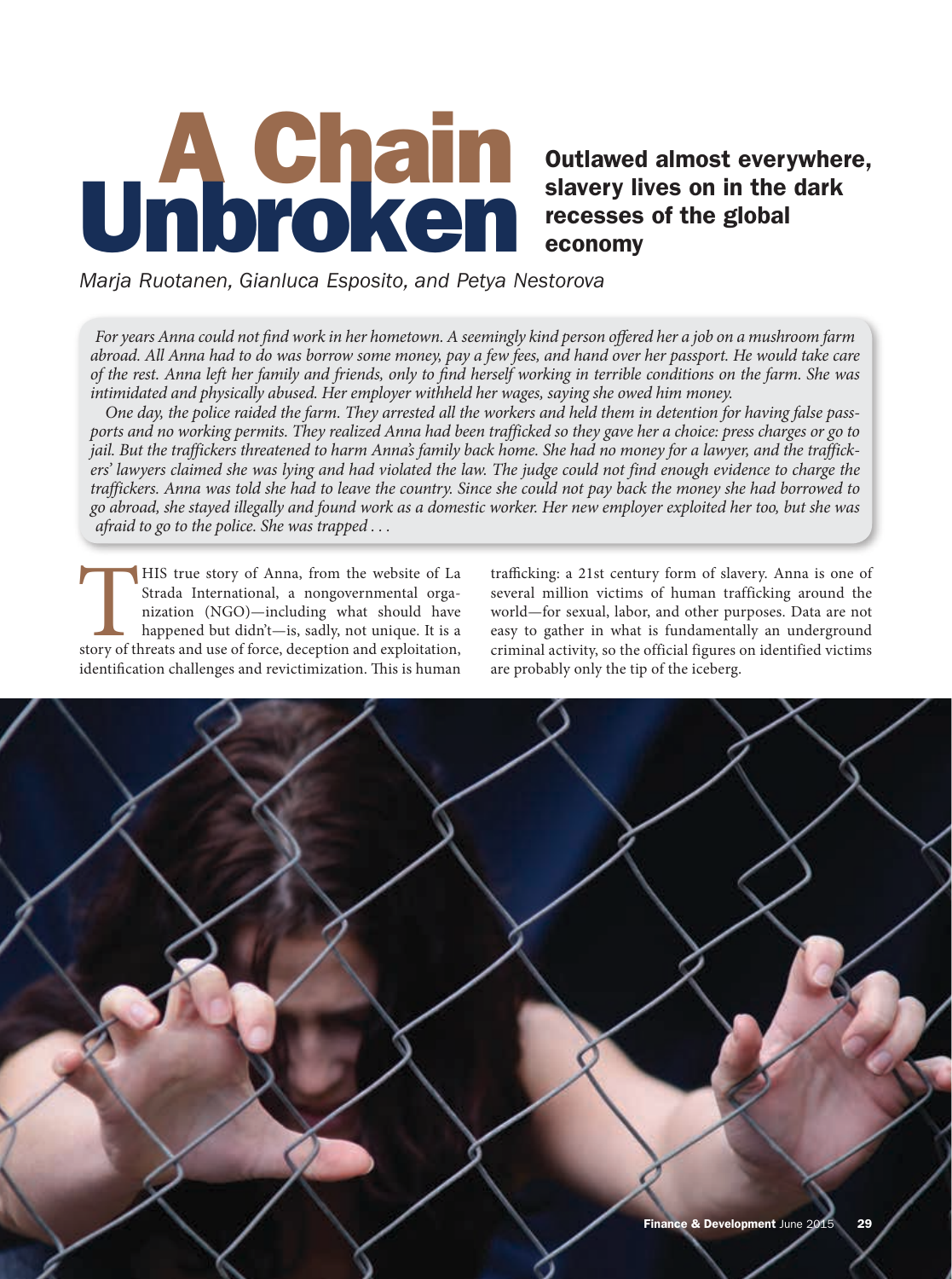The number of victims of trafficking is on the rise. In 2012, the International Labour Organization (ILO) estimated that 20.9 million people were victims of forced labor and sexual exploitation. More recently, the Walk Free Foundation, in its 2014 Global Slavery Index, published a new estimate of modern slavery, bringing the number to 35.8 million people.

 $\mathcal{L}_{\text{max}}$ 

**The Common** 

Illegal proceeds from human trafficking are also increasing, making it one of the most lucrative criminal activities. The ILO estimates the illicit profits of forced labor to be \$150 billion a year (2014 data). The profits are highest in Asia (\$51.8 billion) and developed economies outside Asia (\$46.9 billion).

Economics' law of supply and demand drives traffickers. Although there is no established pattern, generally victims are sent to destinations where the demand for low- or no-cost labor or sexual exploitation is higher. Victims are usually lured into the trafficking ring through deception and the promise of a better life. So they often come from countries with weak economic conditions, including high unemployment.

Combating trafficking in human beings is both a moral imperative and an economic need. It is a moral imperative because traffickers treat human beings as disposable commodities and commit the worst forms of human rights violations. It is an economic need because the use of trafficked people to work around the clock for little or no pay inhibits fair competition. The large illegal proceeds generated by human trafficking are often laundered and integrated—with an aura of legality—in the legitimate economy, potentially threatening financial and economic stability.

### Signing help into law

Preventing and combating trafficking in human beings, and identifying and protecting victims, presents numerous challenges, including

• victims' lack of awareness of where to turn and the protective measures available;

• victims' fear and mistrust of public authorities, which prevent them from reaching out and seeking help;

• authorities' difficulty in distinguishing between smuggled migrants and victims of trafficking: the former consented to smuggling and their journey ends in another country, while the latter either never consented or their consent was rendered meaningless by false promises and information; and

• prosecution challenges—for instance, difficulty in gathering evidence and securing effective international cooperation.

Human trafficking can take place domestically, but crossing a border is often a distinguishing feature of the crime. International cooperation is, therefore, essential to prevention and to bringing traffickers to justice. The United Nations (UN) took the lead in 2000 and adopted the Protocol to Prevent, Suppress and Punish Trafficking in Persons, Especially Women and Children (the so-called Palermo Protocol). Today 166 countries around the world are bound by this ground-breaking international legislation.

The Palermo Protocol contains the first globally agreed definition of human trafficking. It aims to facilitate a unified approach to domestic criminal offenses across countries to support efficient international cooperation in investigating and prosecuting these crimes. The protocol also aims to protect and assist victims of trafficking. It is supported by the UN Global Plan of Action to Combat Trafficking in Persons, which also established a trust fund to aid and support victims.

and the state of the state of the

# Victims often come from countries with weak economic conditions, including high unemployment.

With nearly 2 million people living in modern slavery across its member countries, according to some estimates (2014 Global Slavery Index), the Council of Europe—whose primary mission is to protect and promote human rights, democracy, and the rule of law—could not ignore this major human rights violation. It adopted its Convention on Action against Trafficking in Human Beings in 2005. Forty-three European countries are bound by it.

Although it builds on the Palermo Protocol (and on some effective domestic legislation), the Council of Europe convention goes further in many respects. It focuses on the protection of and assistance to victims of trafficking (for example, offering subsistence, access to emergency medical treatment, education for children) and the safeguarding of their rights (via assistance such as interpretation and translation services, counseling, and legal advice), as well as on the prevention of trafficking and the prosecution of traffickers. Non-European states are also permitted to sign on to the convention, as has Belarus.

Some of the provisions of the Council of Europe antitrafficking convention are far reaching and are already inspiring national policies and legislation in Europe and around the world. The convention applies to all forms of trafficking national and transnational, related to organized crime or not. It applies whether the victim is a woman, man, or child; whatever the form of exploitation; and whether the victim is exploited sexually or for forced labor or services.

It obligates states to implement assistance and protection measures for victims. The convention requires countries to provide for a recovery and reflection period of at least 30 days. During this period, victims in a country illegally or with only short-term residence permits may not be deported. This protection allows them to recover free of the influence of traffickers so they can make an informed decision about cooperating with the authorities.

To discourage trafficking and reduce demand, the convention criminalizes those who use the services of victims. This builds on other preventive measures, such as awareness raising and education. Countries must also ensure that victims are not punished for unlawful activities they were forced to